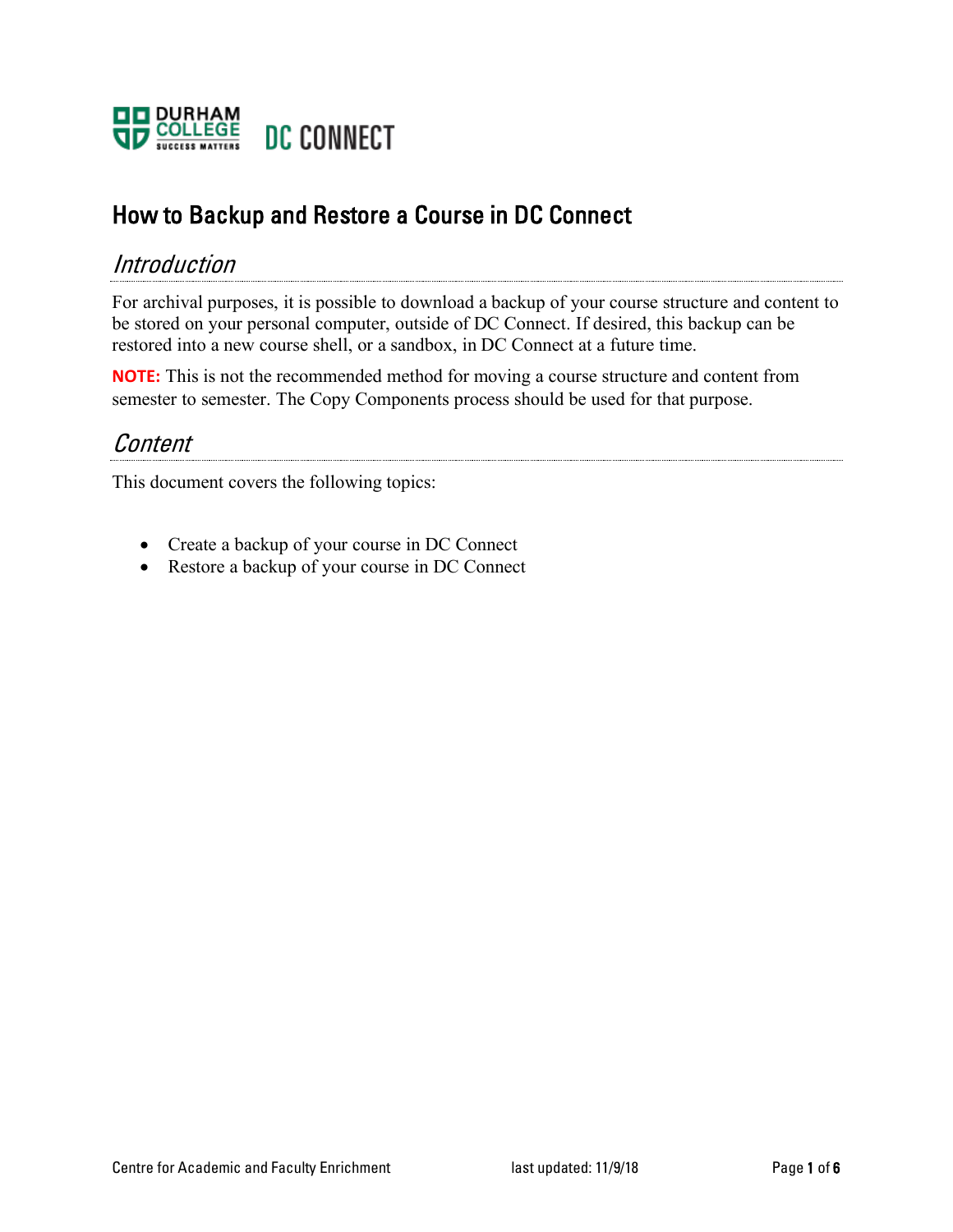## Create a backup of your course in DC Connect

To create a backup of your course, log in to DC Connect and access the course you wish to backup.

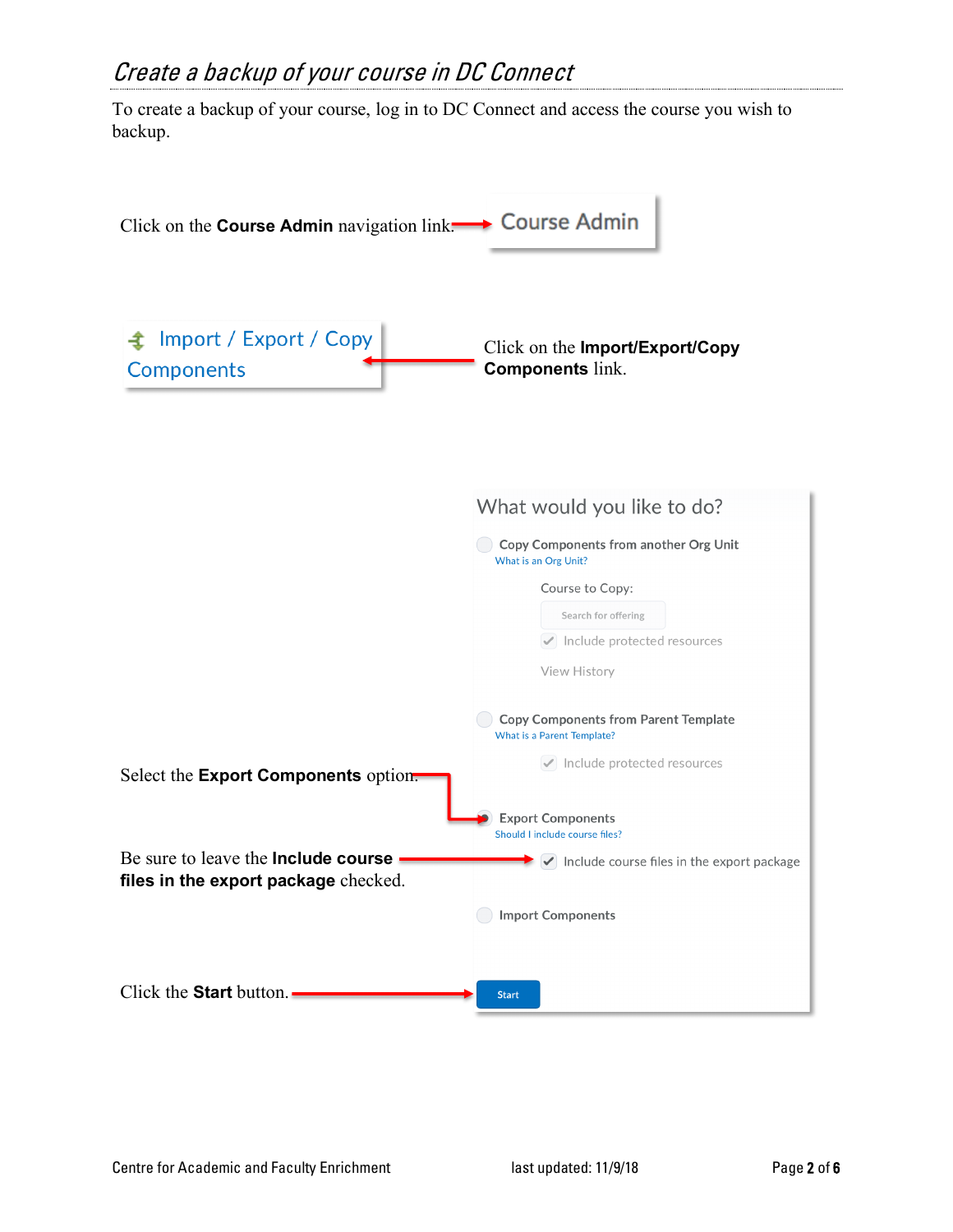

A confirmation page will be displayed. Click the **Continue** button once more.



A .zip file will download to your computer. It is important that you *do not decompress/unzip* this file.

Click the **Done** button. You will be returned to the Import/Export/Copy Components page. Your course backup is complete.

**NOTE:** This process does not export any student work or marks, only the structure of the course, and any associated supporting files (Word documents, PDF files, etc.).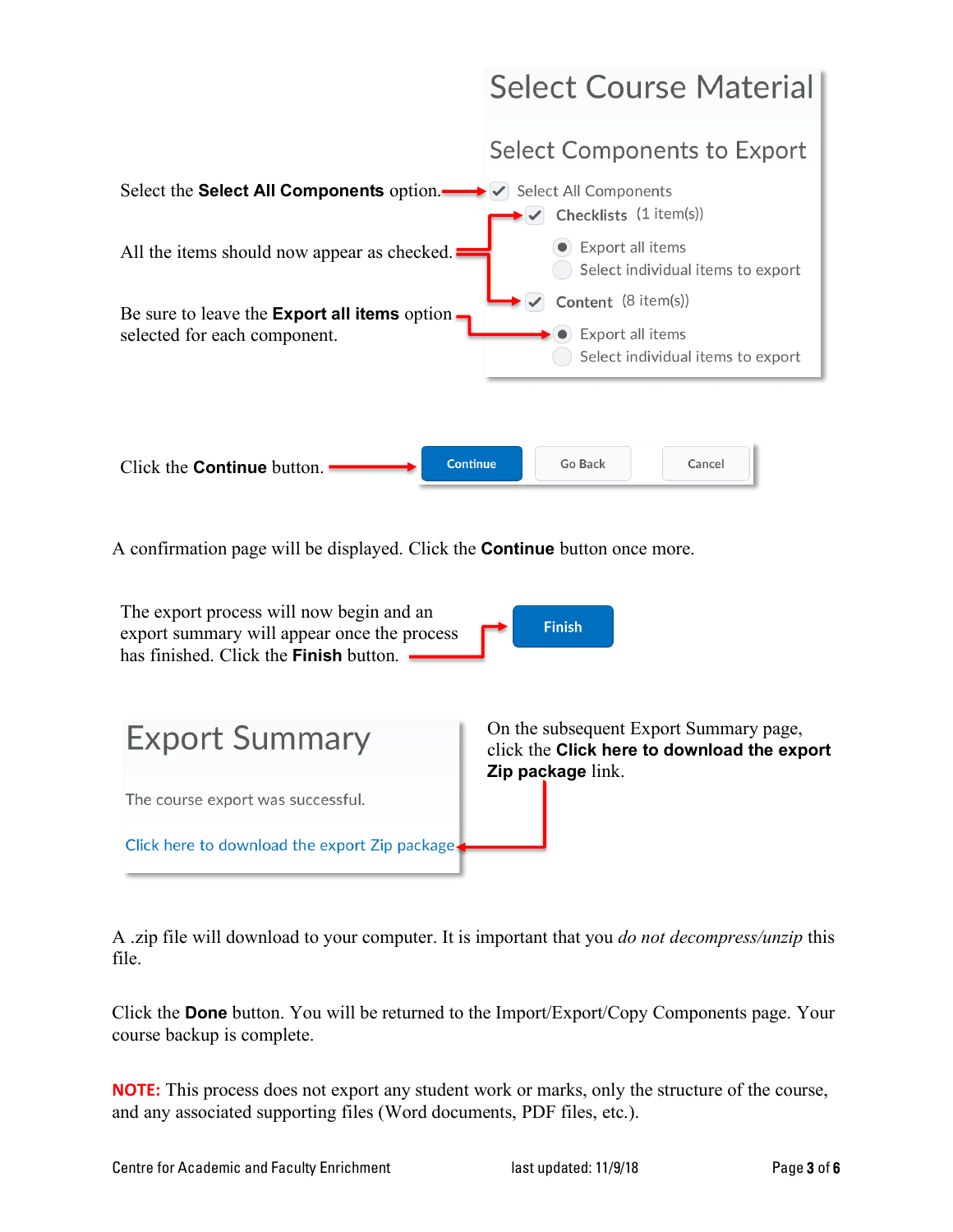### Restore a backup of your course in DC Connect

To restore a backup of your course, log in to DC Connect and access the course you wish to populate.

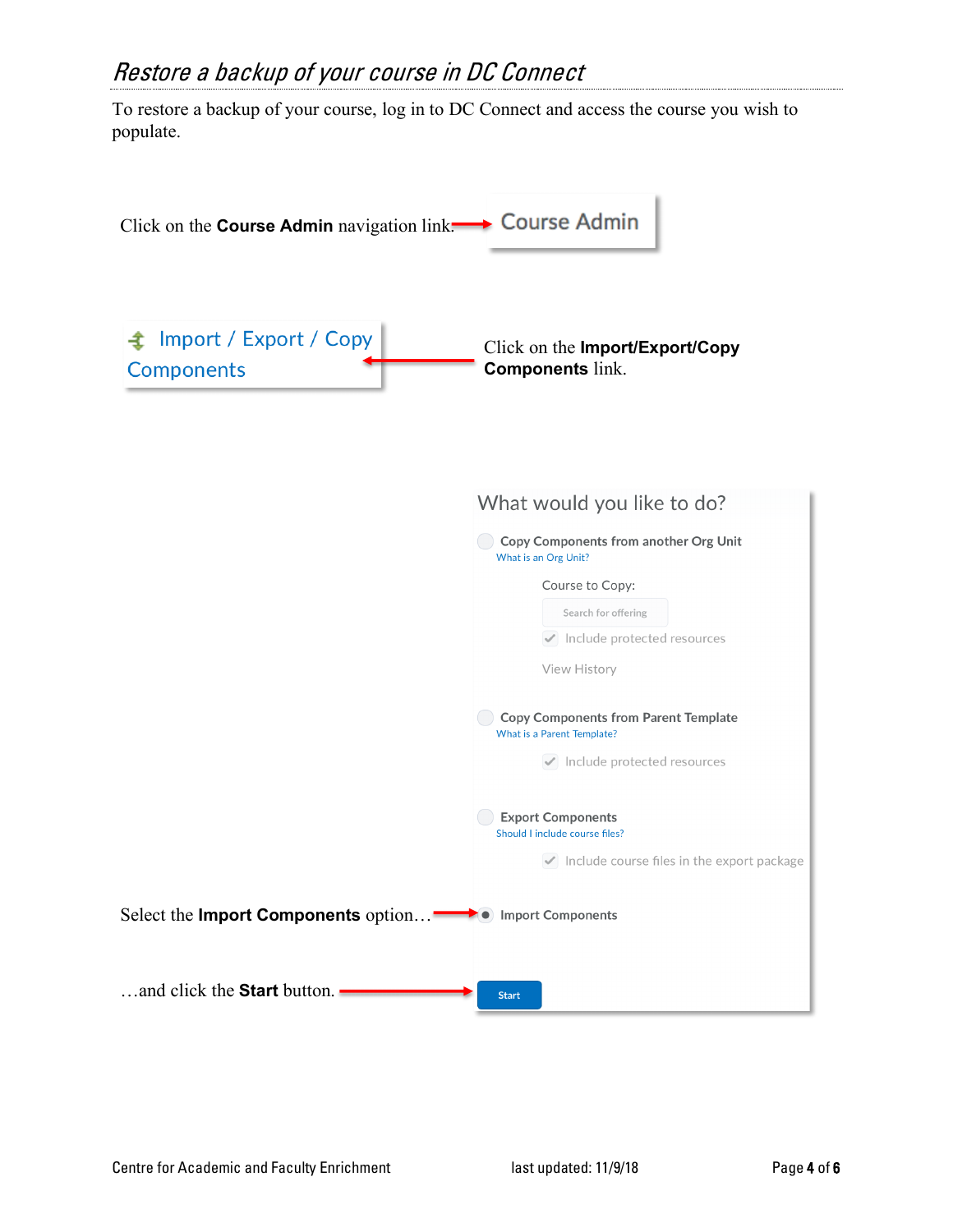|                          | <b>Import Course Package</b>                                                                                                                                                                                                                                                                                                                                                                           |  |
|--------------------------|--------------------------------------------------------------------------------------------------------------------------------------------------------------------------------------------------------------------------------------------------------------------------------------------------------------------------------------------------------------------------------------------------------|--|
| Click the Upload button. | <b>Select File</b><br>You are about to import a course from a file.<br>Drag and drop your course package here or use the "Upload" button to browse<br>to your file. The file should be a .zip or another archive format. To add individual<br>content (.doc, .ppt, .jpg, etc.), add a module in Content and place your file there.<br><b>C</b> Upload<br>You can upload files up to a maximum of 1 GB. |  |
|                          | What is a course package? $\rightarrow$<br>What formats are supported? $\rightarrow$<br>Can I import only parts of my course? $\rightarrow$<br><b>Import All Components</b><br>Advanced Options<br>Cancel<br>h.                                                                                                                                                                                        |  |

Navigate to the location on your computer where you have stored the .zip file you downloaded as a course backup. Select it and click the **Choose** button.